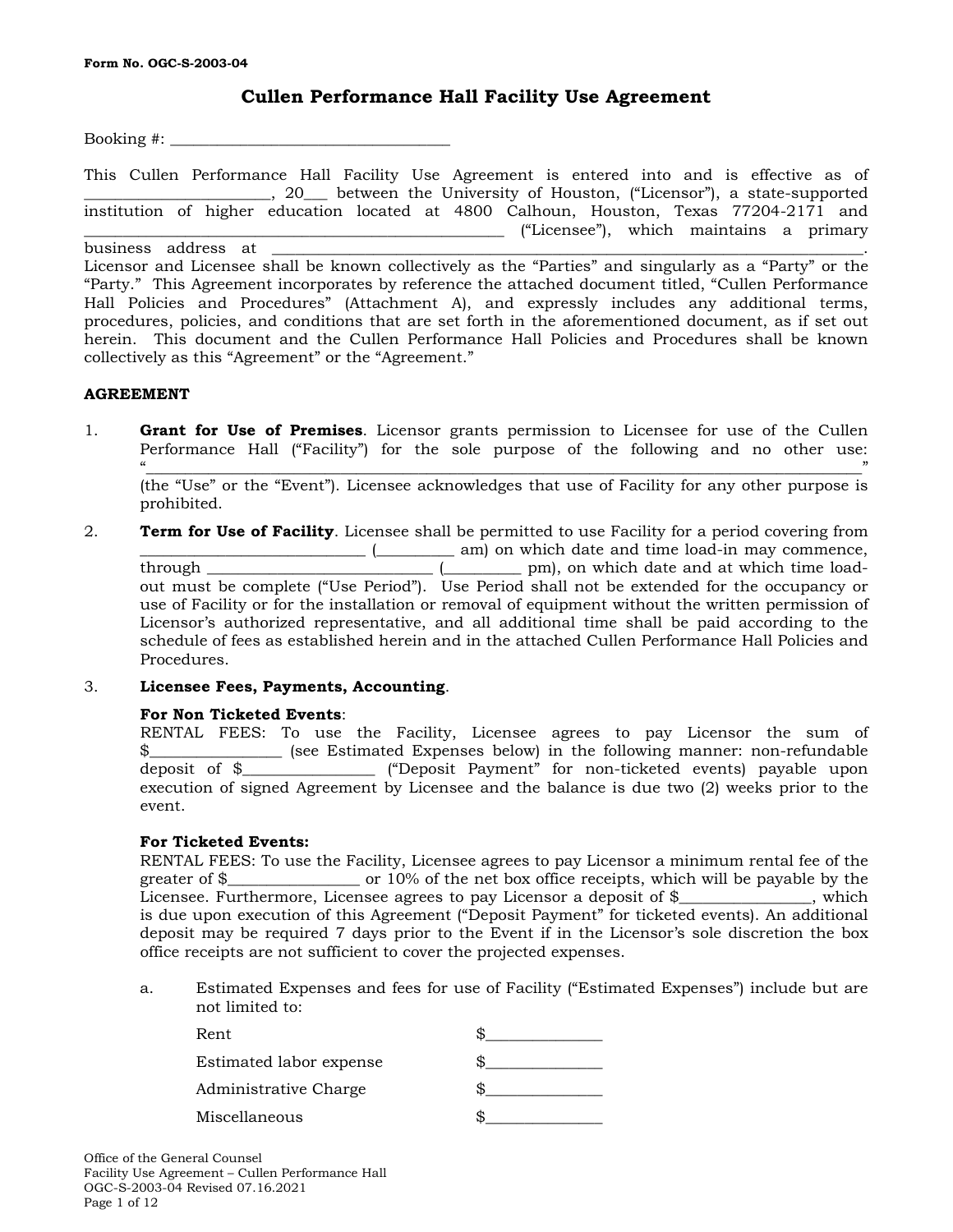| Equipment/AV        |         |
|---------------------|---------|
| Police/UHPD         |         |
| Total Base Estimate | $*0.00$ |

- b. **Ticket Receipts.** All ticket receipts will remain under the control of the Licensor until the final settlement has been concluded. Licensor will make NO advance payments of any portion of the ticket receipts to Licensee under any circumstances.
- c. **Unpaid amounts**. Any amounts not paid by Licensee when due shall bear interest at the rate of the lesser of (i) the maximum percentage allowed under federal or state law or (ii) eighteen percent (18%) per annum until paid. If Licensor should after such amount is due, place it in the hands of an attorney for collection, or if collected by suit or through any other legal proceeding, Licensee shall be obligated to pay Licensor its expenses incurred in connection with such collection, including reasonable attorney's fees.
- d. **Labor Expense**. Licensee understands that labor charge estimates are based on the scheduled duration of Event. Total actual costs may vary. Licensee will be invoiced by the Cullen Performance Hall for any additional cost incurred.
- e. **Police expense**. Expenses for police personnel are estimated as a courtesy to Licensee. Cullen Performance Hall will include the estimated police charges as a part of the overall estimate for the Event. Any additional charges or refunds issued by Licensor Police Department will be reflected in the final invoice Licensee receives from Cullen Performance Hall. Licensee is responsible for all actual expenses for police personnel and will remit such funds directly to the Cullen Performance Hall.
- f. **Deductions.** Licensor shall be responsible for payment of any federal, state and local taxes which may be levied against the entertainment and/or activity. Licensor will deduct any applicable taxes from the gross ticket receipts and remit to the respective taxing authority. Licensor will deduct applicable Facility maintenance fees from total ticket sales prior to calculation of tax and net ticket receipts.
- g. **Settlement.** Settlement shall occur on the final day of this Agreement unless otherwise agreed to in writing by both parties. Licensee waives all rights to that portion of the ticket receipts necessary to pay final expenses accrued by Licensor. Licensor shall present to Licensee a final statement of expenses at the Event and either (1) Licensee, upon receipt of final expense statement, will make payment of expenses beyond sum of advance payments, deposits or ticket receipts; or (2) Licensor shall return to Licensee the unused portion of advance payment, deposit or ticket sales. If all reimbursable expenses are not known at the time of settlement, the Licensor shall withhold an estimate plus ten percent (10%) contingency. Any unused portion will be returned to Licensee with final settlement statement within thirty (30) business days.
- h. **Payment Procedure**. Licensee agrees to and shall pay all amounts due under Agreement by cash, credit card, corporate check, certified check or bank cashier's check, payable to the University of Houston and delivered to the following:

University of Houston Cullen Performance Hall 154 Cullen Performance Hall Houston, TX 77204-2003.

- 4. **Termination**. Agreement may be sooner terminated on the first to occur of the events specified in this Section 4. All notices required under the termination provisions of the Agreement shall be given in accordance with the notice provisions set forth in this Agreement.
	- a. **Destruction of or damage to leased premises**. In the event that Facility, or any portion hereof, is destroyed or damaged by fire or other calamity prior to the commencement of Event, so as to prevent the use of Facility for Event, or if Facility cannot be used for Event because of strikes, acts of God, national emergency, or other situations beyond the control of either of Parties, then either Party may terminate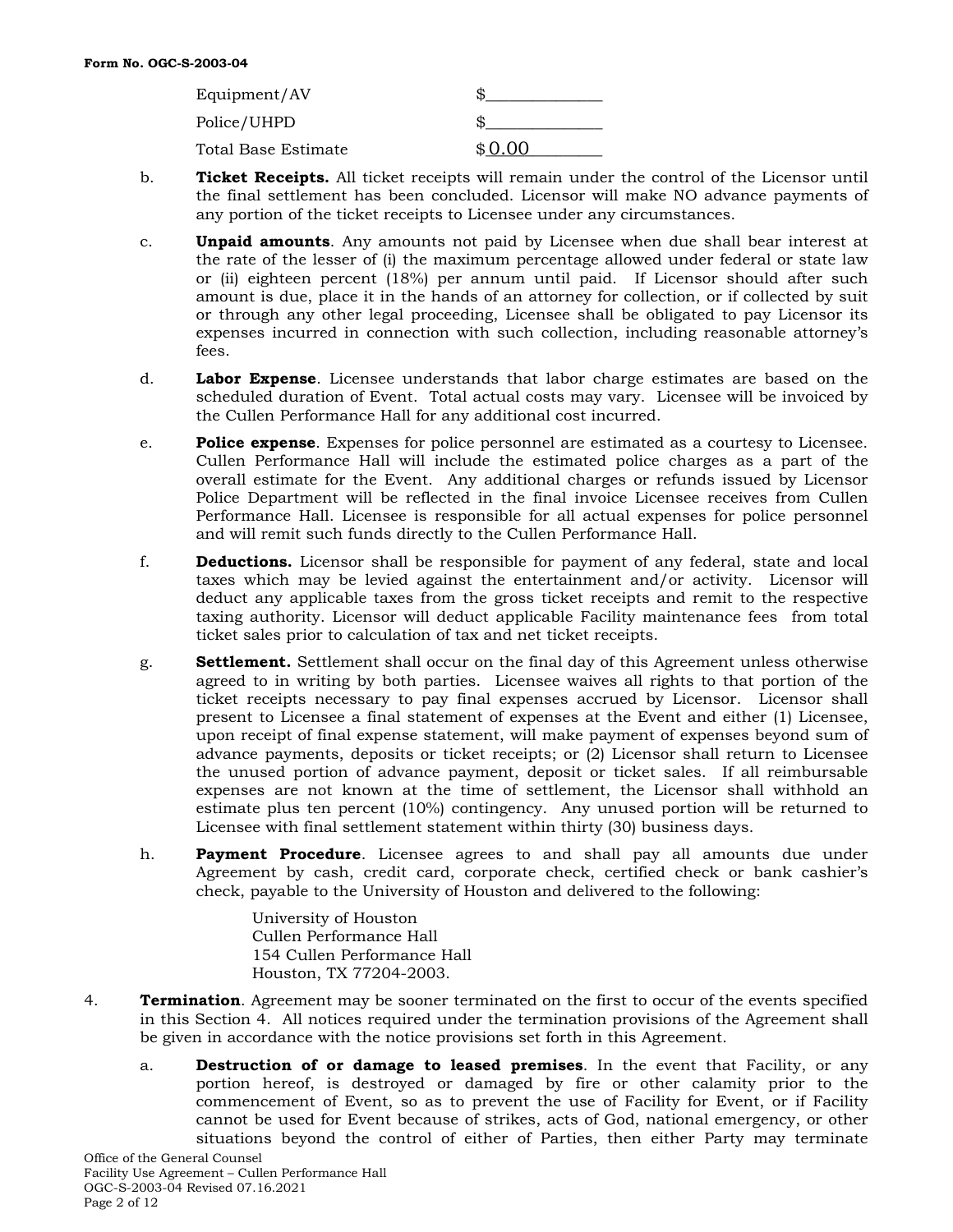Agreement by written notice to the other Party, with no resultant charge or liability to either Party.

- (1) **Refund, net of expenses**. In the event Licensee has made any payment to Licensor pursuant to this Agreement, such amount, minus expenses incurred by Licensor on behalf of Licensee or for credit extended to Licensee, including, without limitation, the printing of tickets, payment of personnel, or any other items contemplated hereunder or authorized by Licensee, but not including any normal operating expenses of Licensor, shall be returned to Licensee.
- (2) **Decision regarding usability**. Any decision with respect to whether Facility is usable or not, whether as a result of damage, destruction, equipment failure, or any other event beyond the control of either party shall be made solely by Licensor's authorized representative.
- b. **Mutual agreement**. In the event Licensor and Licensee mutually agree in writing, this Agreement may be terminated on the terms and date stipulated in the writing.
- c. **Termination by default**. In the event either Party shall give notice to the other that such other Party has substantially defaulted in the performance of any obligation under the Agreement, and such default shall not have been cured within seven (7) consecutive days following the receipt of such notice by Party who is alleged to be in default, Party giving such notice shall have the right to immediately terminate Agreement.
- d. **Termination for cause**. Licensor may, without further notice, terminate Agreement immediately if Licensee (i) petitions for reorganization under the Bankruptcy Code or is adjudged bankrupt; (ii) becomes insolvent or a receiver is appointed due to insolvency; or (iii) makes a general assignment of its assets or business for the benefit of its creditors.
- e. **Termination without cause**. In the event that either Party shall, with or without cause, at any time give to the other not fewer than sixty (60) days advanced notice prior to the initial scheduled date set forth in this Agreement, this Agreement shall terminate on the future date set forth in such notice.
- f. **Effects of termination**. Upon termination of Agreement, as provided above, neither Party shall have any further obligation hereunder, except for (i) obligations accruing prior to the date of termination, as specified in the Cullen Performance Hall Policies and Procedures and (ii) obligations, promises, or covenants contained herein that are made expressly to extend beyond the term of Agreement.
- 5. **Insurance and Indemnification**. The indemnification obligation contained in this Section 5 shall survive termination of Agreement.
	- a. **Insurance**. For the entire term of this Agreement, Licensee shall maintain Comprehensive General Liability insurance coverage of \$1,000,000 per occurrence. Licensee shall also maintain the following insurance: (i) Worker's Compensation coverage with statutory limits for the State of Texas, including Employers Liability coverage of \$1,000,000 bodily injury by accident for each accident, bodily injury by disease for each employee and bodily injury by disease policy and (ii) Commercial Automobile Liability coverage of \$1,000,000 Combined Single Limit. All policies must contain a waiver of subrogation against Licensor. Comprehensive General Liability and Commercial Automobile Liability policies must name Licensor as Additional Insured. If any of the policies contain deductibles or retentions, the deductibles or retentions will be the sole responsibility of Licensee. When a retention or deductible exceeds \$25,000, Licensor, reserves the right, but not the obligation, to review and request a copy of Licensee's most recent annual report or audited financial statement. Licensee shall provide Licensor Certificates of Insurance evidencing these insurance requirements prior to the event. If Licensee is a Texas state agency, Licensee may self-insure for the Comprehensive General Liability and Worker's Compensation coverage specified above.
	- b. **Indemnification by Licensee**. Licensee agrees to pay all monies owed under this Agreement by the dates stated herein. Failure to pay by the relevant due dates shall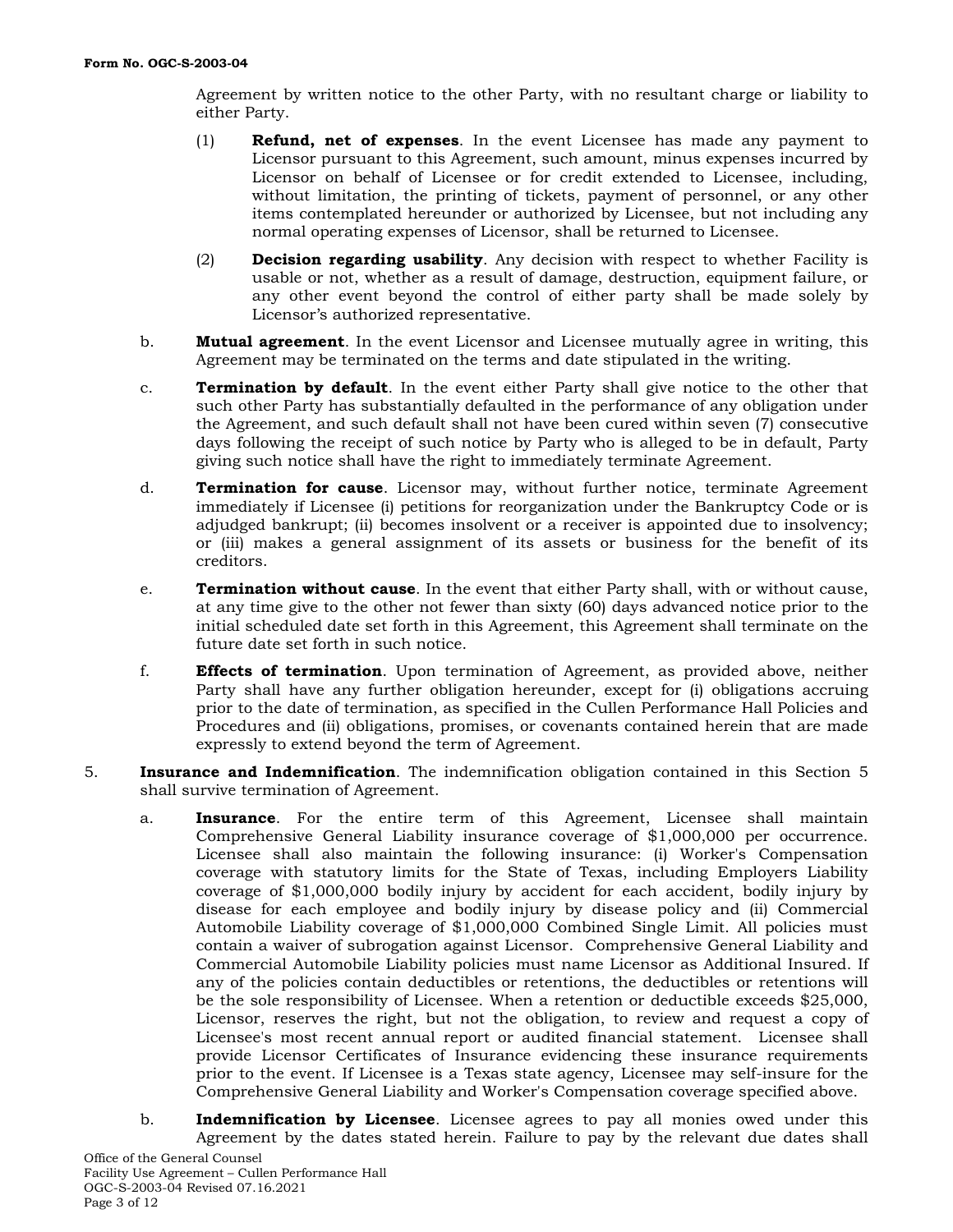result in limitations or restrictions on future use of any Licensor facility by Licensee. Licensee is solely responsible for the activities, supervision, and safety and welfare of participants, including but not limited to times when participants are in Licensor's common areas, restrooms, parking areas, or on any Licensor property. This Agreement is made upon the express condition that Licensor shall be free from all liabilities and claims for damages and/or suits for or by reason of any injury or injuries to any person or persons or property of any kind whatsoever, whether the person or property of Licensee, its agents, or employees, or third persons, from any cause or causes whatsoever while in or upon premises or any part thereof during the term of this Agreement, or occasioned by any occupancy or use of premises or any activity carried on by Licensee in connection therewith. **Licensee hereby covenants and agrees to release, forever discharge and/or indemnify, defend and hold Licensor, its System, its components, regents, officers, agents, insurers and employees, harmless from any and all claims, losses, suits, demands, causes of action of whatever kind and nature, proceedings, damages or liabilities, including attorney's fees, on account of or by reason of any such injuries, death, liabilities, claims, suits, or losses however occurring or damages growing out of the same; whether or not caused by the negligence, act, or omission of Licensor.** Licensee agrees to comply with all laws, ordinances, and regulations applicable to the intended use and occupancy. In addition, Licensee agrees to be responsible for payment of federal, state, or local taxes, which may be levied against the entertainment being presented or on admission to such entertainment activity. Licensee shall not cause or permit anything to be done to mar, deface, or otherwise render the facilities unusable. Licensee shall leave the premises in the same condition as the commencement of occupancy, except for ordinary wear and use. In the event that Facility or any part thereof is damaged by fire or if for any reason, including any act of God, which in the judgment of Licensor renders the fulfillment of this Agreement by Licensor impossible, Licensee hereby expressly releases, discharges, and will save harmless Licensor, its board of regents, its officers, its agents, its insurers and its employees from any and all demands, claims, actions and causes of action arising out of any of the cases aforesaid.

## 6. **Miscellaneous**.

- a. **Cumulative Rights**. All rights, remedies, obligations, undertakings, warranties, representations, and covenants contained herein shall be cumulative, and none of them shall be in limitation of any other right, remedy, obligation, undertaking, warranty, representation, or covenant of either Party.
- b. **Ticketing**. Licensor distributes tickets exclusively through a third-party system. Tickets sold online, on the phone or third-party outlets are subject to a per ticket service fee and a per order transaction fee to be paid by the patron at the time of the ticket purchase. Fees are based on ticket price.
- c. **Copyrights.** Licensee will assume all costs arising from the use of patented, trademarked, franchised or copyright music, materials, devices, processes or dramatic rights used on or incorporated in the entertainment and/or activity being presented. Licensee shall obtain and pay for all appropriate American Society of Composers, Authors and Publishers (ASCAP), Broadcast Music, Inc. (BMI), SESAC and other similar licenses for the entertainment and/or activity and shall provide (upon request) written proof of licenses to Licensor; failure to provide such proof will be cause for Licensor to collect and make payment of license fees on behalf of Licensee. Licensee agrees to indemnify, defend and hold harmless Licensor, its System, its components, regents, officers, agents, insurers and employees herein from any and all claims, lawsuits, litigation, judgments, costs, royalties or damages, including, but not limited to legal fees, which might arise from use of proposed use of any such material described above.
- d. **Assignment**. No assignment of Agreement or the rights and obligations hereunder shall be valid without the prior written consent of the non-assigning Party.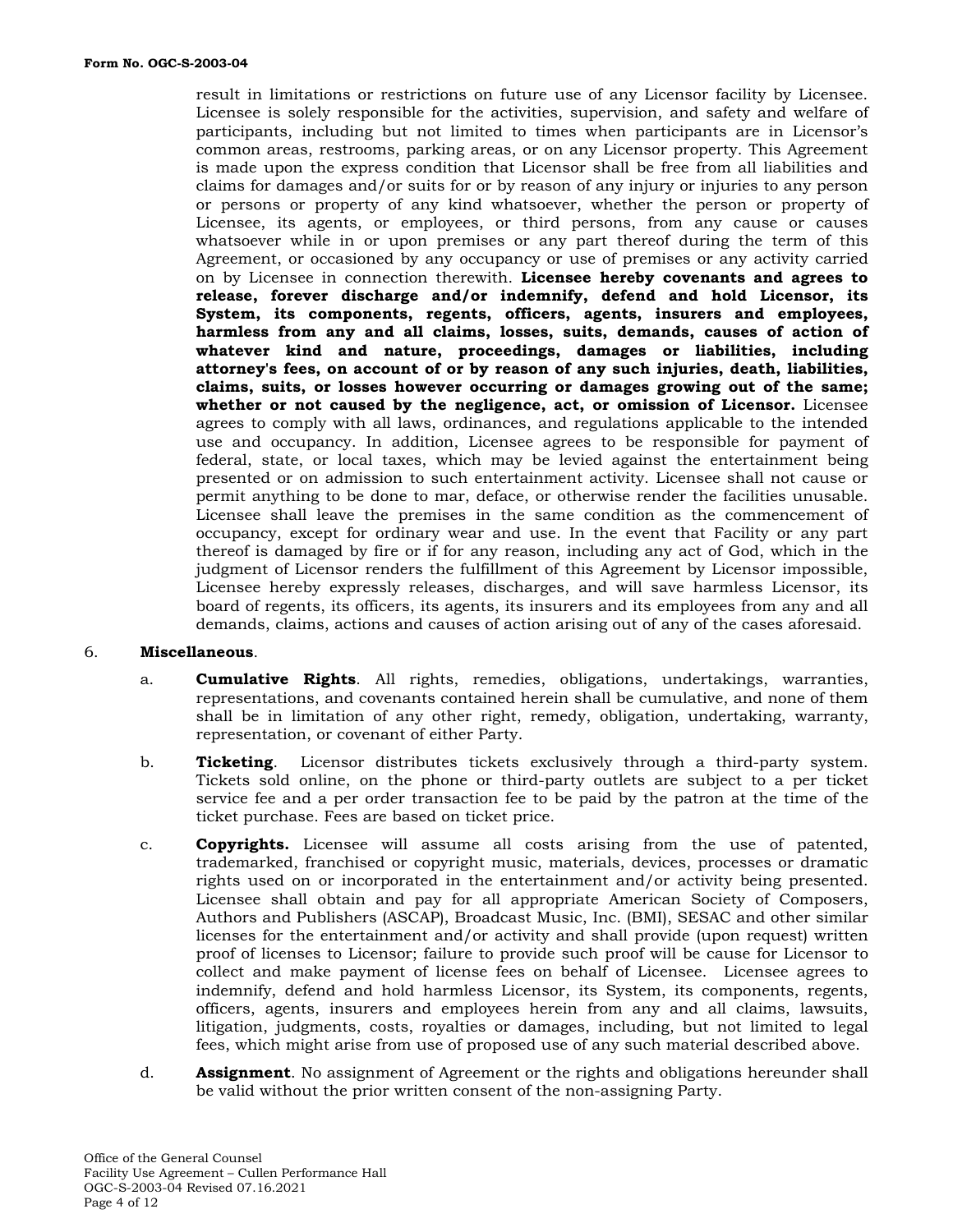- c. **Amendment**. Except as otherwise expressly provided herein, no amendment or variation of the terms of Agreement shall be valid unless in writing and signed by authorized representatives of both Licensor and Licensee.
- d. **Governing Law**. Agreement shall be construed and governed according to the laws of the State of Texas, without giving effect to its conflict of law provisions, and venue for any claim or proceeding shall be Harris County, Houston, Texas.
- e. **Notices**. Except as otherwise expressly provided herein, all notices required or permitted to be given under the Agreement must be in writing and must either be delivered personally to the designated agent of Party to whom the notice is directed or be mailed by registered or certified mail, return receipt requested, addressed as shown below.

| Licensor:                   | Licensee: |
|-----------------------------|-----------|
| Cullen Performance Hall     |           |
| Theater Director            |           |
| University of Houston       |           |
| 154 Cullen Performance Hall |           |
| Houston, TX 77204-2003      |           |

- f. **Compliance with laws and regulations**. This Agreement shall be performed in accordance with Licensor policies, expressly including Cullen Performance Hall Policies and Procedures, and with applicable laws of the State of Texas and, to the extent applicable, all federal laws and all rules and regulations of any regulatory body or officer having jurisdiction over Parties and/or subject matter of Agreement.
- g. **Marketing and publicity**. Except as otherwise provided in Agreement, neither Party shall advertise or otherwise use the corporate name, trade name, fictitious name, trademarks, service marks, and/or symbols of the other without its prior express written consent, provided however, all advertising of the Event must include the name and (if applicable) logo of Cullen Performance Hall. Item 3 of Attachment A sets forth further requirements.
- h. **Authority**. Each individual executing Agreement on behalf of any Party expressly represents and warrants that he/she has authority to do so, and thereby to bind Party on behalf of which/whom he/she signs, to the terms of Agreement.
- i. **Severability**. If any part of Agreement should be determined to be invalid, illegal, inoperative, or contrary to applicable law, regulation, of Licensor policies, that part of Agreement shall be reformed, if reasonably possible, to comply with the applicable provisions of law, statute, regulation, or Licensor policy, and, in any event, the remaining parts of Agreement shall be fully effective and operative insofar as reasonably possible.
- j. **Waiver**. A waiver by either Party or the breach or violation of any provision of Agreement shall not operate as, or be construed to be, a waiver of any subsequent breach of Agreement.
- k. **Force Majeure**. Neither Party shall be liable nor deemed to be in default for any delay or failure in performance under Agreement or other interruption of service deemed resulting, directly or indirectly, from acts of God, acts of public enemy, war, accidents, fires, explosions, hurricanes, floods, failure of transportation, strikes, or other work interruptions by either Party's employees, or any similar cause beyond the reasonable control of either Party.
- l. **No third party beneficiaries**. Agreement is entered into by and between Parties hereto and for their benefit. Unless explicitly provided in Agreement, there is no intent by either Party to create or establish third party beneficiary status or rights in any third party, and no such third party shall have any right to enforce any right or enjoy any benefit created or established under Agreement.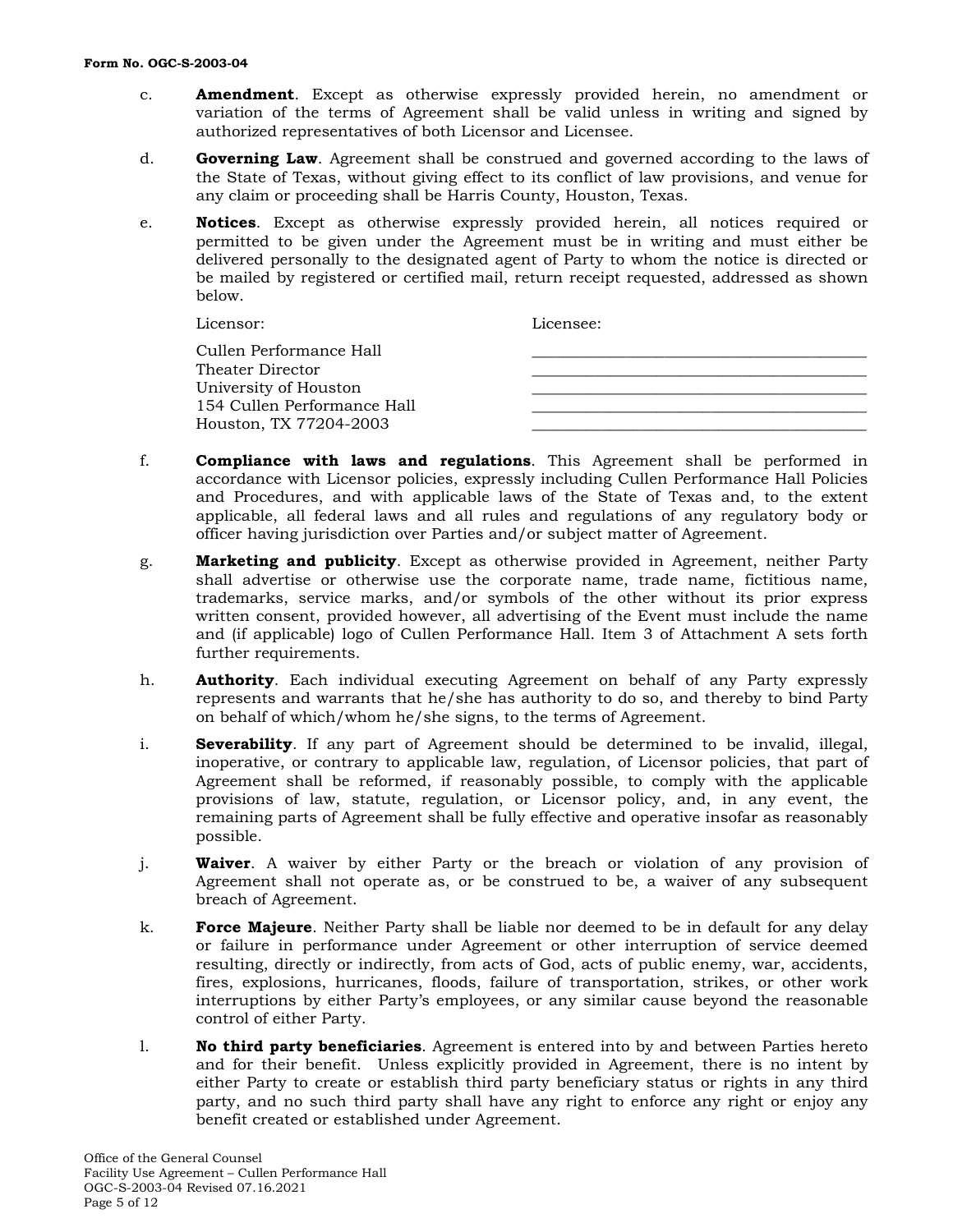- m. **Non-assumption of Liabilities**. Unless expressly provided herein, Parties do not assume or become liable for any of the existing or future obligations, liabilities, or debt of the other.
- n. **Relationship of the Parties**. It is expressly acknowledged by Parties to the Agreement that Licensee is an independent contractor, and nothing in Agreement is intended to nor shall be construed to create an employer/employee relationship, a joint venture relationship, a borrowed-servant relationship, or a lease or landlord/tenant relationship between Parties. Further, neither Party shall have the authority, nor shall represent to a third party that it has such authority, whether actual or apparent, express or implied, to bind the other Party, unless such authority is expressly granted by the terms or conditions of Agreement.
- o. **Entire Agreement**. This Agreement constitutes the entire agreement between Parties regarding the subject matter hereof and supersedes any and all other agreements, understandings, negotiations, or representations, whether oral or written, between Parties.
- p. **Agreement Execution**. In executing Agreement, Licensee certifies that it has read the attached document titled, "Cullen Performance Hall Policies and Procedures," and that agrees to be legally bound by all of the terms, conditions, procedures, and policies set forth in this document. Each multiple original of Agreement shall be deemed an original, but all multiple copies together shall constitute one and the same instrument.

In witness whereof, the authorized representatives of Parties have executed Agreement in multiple originals, which shall be effective as of the date set forth in paragraph one of this document.

### **UNIVERSITY OF HOUSTON LICENSEE**

| Signature | Date | Signature | Date |
|-----------|------|-----------|------|
| Name:     |      | Name:     |      |
| Title:    |      | Title:    |      |

*Note: Modification of this Form requires approval of OGC*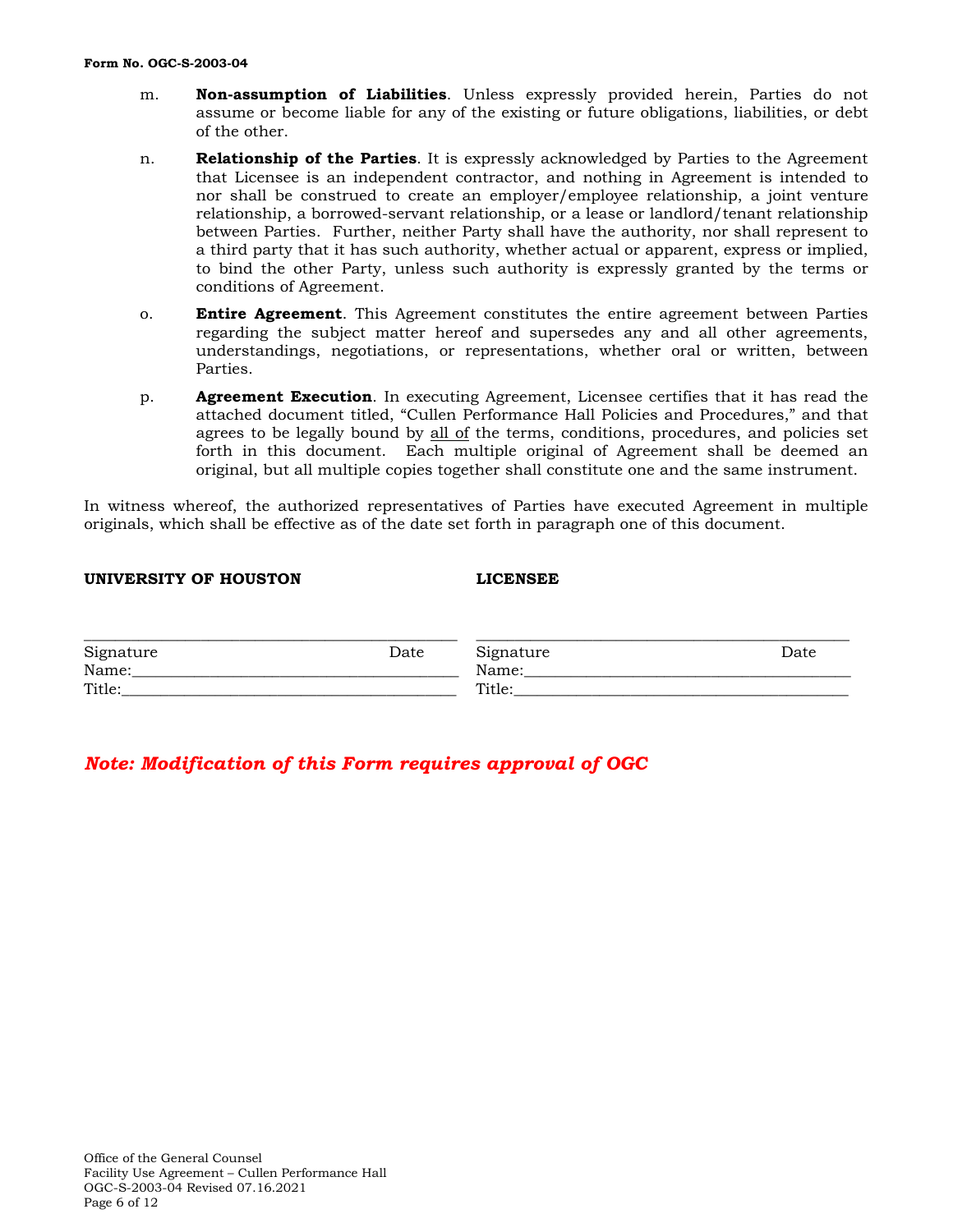# UNIVERSIT Y *of* HOUSTON

## **Attachment A to the Cullen Performance Hall Facility Use Agreement**

## **Cullen Performance Hall Policies & Procedures**

154 Cullen Performance Hall ● University of Houston ● Houston, TX 77204-2003 713-743-5186 ● 713-743-5194 (fax) ● [www.uh.edu/cph](http://www.uh.edu/cph)

### **Summary**

The following summary should answer the most frequently asked questions concerning Cullen Performance Hall ("CPH") policies and procedures. Please note that not all policies are represented in the summary and the summary does not exempt Licensee from compliance with all of the policies and procedures that may be listed on the following pages. This summary does not detail all requirements related to the items listed in this summary.

**ACCESS**: No equipment or material may be delivered to CPH prior to the first scheduled date. All equipment and material must be removed immediately after the final performance. All signage, blocking of seats, etc. to be done in the public areas must be done under the supervision of the CPH House Manager. CPH staff members must be in attendance while anyone is in the seating or stage areas.

**CAPACITY & TICKETS**: The seating capacity is 1547. CPH reserves the right to require the use of tickets.

**ADVERTISING**: All advertising materials must be approved in advance by CPH Manager.

**FIRE**: Any special effects requiring pyrotechnics, flame, or radiation of any kind must be approved by CPH Manager.

**FOOD/DRINK/SMOKING**: Food and beverages are permitted in the seating areas. Food and beverage sales are solely handled by Licensor. Smoking is prohibited in CPH.

**ACCESSIBLE SEATING**: The seats designated as accessible seating may not be sold to patrons who do not require this type of seating unless all other seats have been sold.

**INSURANCE**: Licensees must submit a Certificate of Insurance with the University of Houston as the certificate holder, as per the requirements of the Cullen Performance Hall Facility Use Agreement.

**PAYMENT:** All payments, including Deposit Payment, Estimated Expenses and Final Invoice, must be made in the form of a cash, credit card, or certified cashier's check made payable to the University of Houston and delivered to the Cullen Performance Hall 4300 University Dr. Houston, TX 77204.

**PERSONNEL**: CPH staff members or designated contractors must operate all CPH equipment.

**SECURITY:** All uniformed security personnel must be officers employed by the University of Houston Police Department or security contractor. No personnel other than University of Houston Police Officers may carry or conceal firearms in the CPH.

**USHERS**: CPH requires at least one (1) CPH Usher per one hundred and twenty-five (125) audience members, with a minimum of eight (8) CPH Ushers. For the safety of our patrons we must require the minimum number of CPH ushers be maintained at all times. Volunteers are able to be utilized as ushers but at least one (1) CPH usher Supervisor must be present.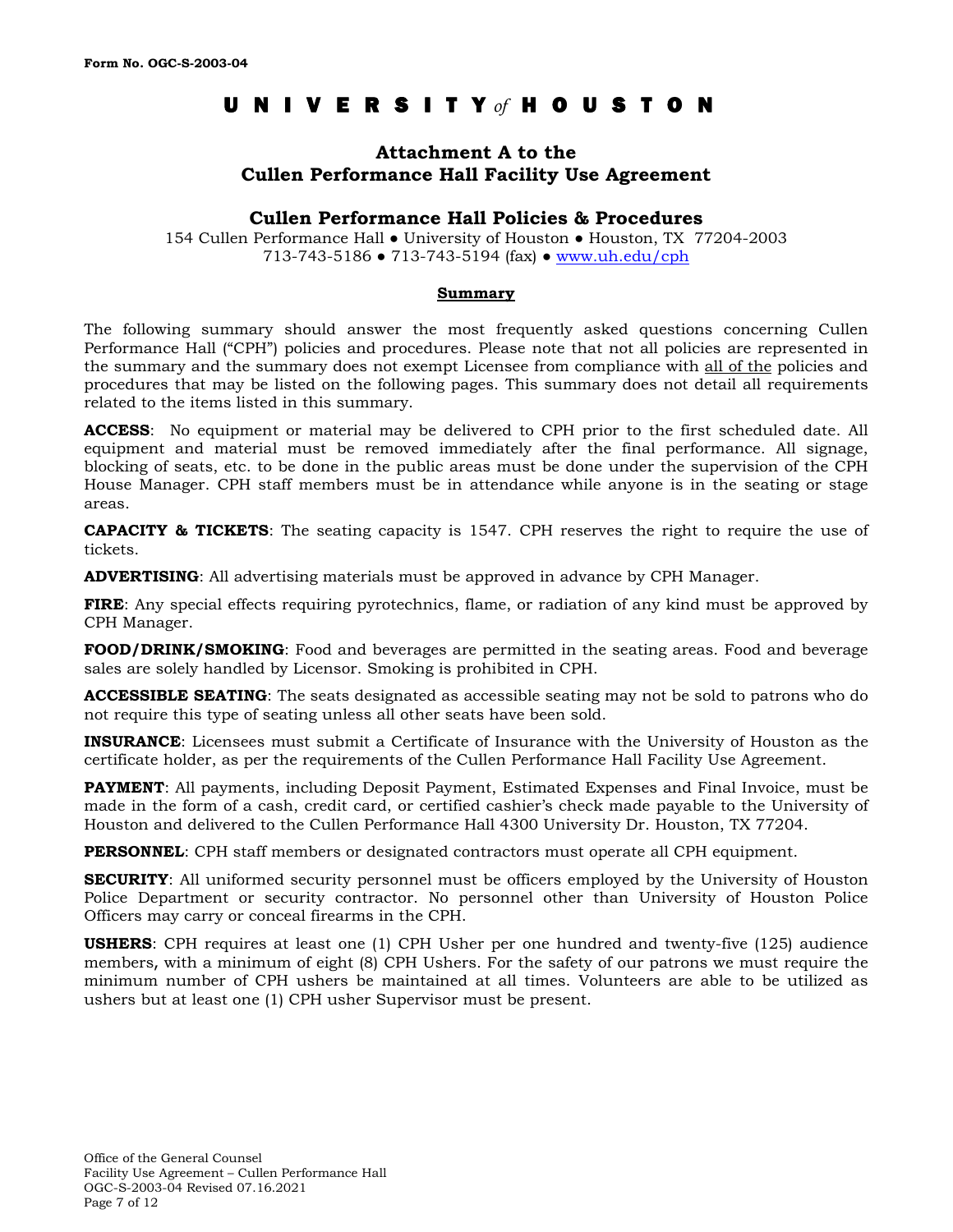## **POLICIES AND PROCEDURES**

- 1. **ACCEPTABLE USES**: The following are acceptable uses of CPH, in order of priority:
	- a. Events of a fine arts or educational nature presented by University of Houston departments primarily for the benefit of University of Houston community.
	- b. Events of a fine arts or educational nature presented by University of Houston registered student organizations primarily for the benefit of the University of Houston.
	- c. Events of a fine arts or educational nature presented by University of Houston departments or registered student organizations in conjunction with non-University of Houston affiliated organizations primarily for the benefit of University of Houston community.
	- d. Rentals to non-University of Houston affiliated Licensees for events that will significantly serve to enhance University of Houston environment for current and potential students, Houston community and surrounding areas.
- 2. **ACCESS**: No equipment or material may be delivered to CPH prior to the first scheduled date unless prior approval is obtained from CPH Manager. All equipment and material must be removed immediately after the final performance unless prior approval is obtained from the Theater Manager. Non-CPH staff members are not allowed in the stage or seating areas unless CPH staff members are in attendance. CPH house management staff will be happy to assist Licensee with front-of-house setup (blocking off seats, posting signage, placing tables in the lobby, setting up concessions, etc.); such activities may not begin unless the house manager is present. The house manager will be at the theatre two hours before seating begins unless other arrangements have been made in advance. It is recommended that the seating area be opened to the public thirty (30) minutes prior to the scheduled start of each event.
- 3. **ADVERTISING**: All advertising is subject to Section 6.g. of the Cullen Performance Hall Facility Use Agreement and this provision. No advertising materials bearing the names "Cullen Performance Hall" or "University of Houston" may be distributed until a Deposit Payment for the booking has been received by CPH. Advertising materials must meet Licensor standards. See the UH Graphic Standards website. [https://uh.edu/marcom/guidelines](http://www.advancement.uh.edu/graphicstandards/)[policies/brand/index.](http://www.advancement.uh.edu/graphicstandards/) All advertising materials bearing reference to "Cullen Performance Hall" or "University of Houston" must be submitted to CPH Manager for approval before release.
- 4. **ANIMALS**: Animals of any kind are not allowed in CPH, unless part of a specific performance, except animals especially trained and being used as service animals to assist-patrons who have disabilities. Animals that are to appear as part of a specific performance must have the approval of University Animal Care Committee. This approval must be delivered in writing to CPH Manager no less than ten (10) business days prior to the event. Please note that the approval process takes approximately six (6) weeks.
- 5. **BANNERS AND SIGNS**: Any banners, signs, ropes, or ribbons, including, but not limited to, those to be hung over the main entrance or attached to the seats or in the lobby of CPH must be approved by the CPH Manager or Technical Director. The use of clear tape of any kind is strictly prohibited. Painters tape and gaffer tape is available for a fee from CPH upon request. Failure to remove all signage, including all materials used to attach said signs, immediately following the final performance will result in an additional labor charge of not less than seventy-five dollars (\$75.00). CPH personnel must attach banners and signs to be mounted over the main entrance. Nothing may be attached to the theater walls.
- 6. **CANCELLATIONS**: Event cancellations must be made in writing with the Cullen Performance Hall Reservation Office. Refunds for cancelations will be made according to the following schedule:
	- a. **90+ Days – 100%:** Bookings canceled more than ninety (90) days prior to the first date of the booking will receive a full refund of their Deposit Payment.
	- b. **90-61 Days – 75%:** Bookings canceled ninety (90) days or less, but more than sixty (60) days in advance of the first date of the booking will receive a seventy-five percent (75%) refund of their Deposit Payment.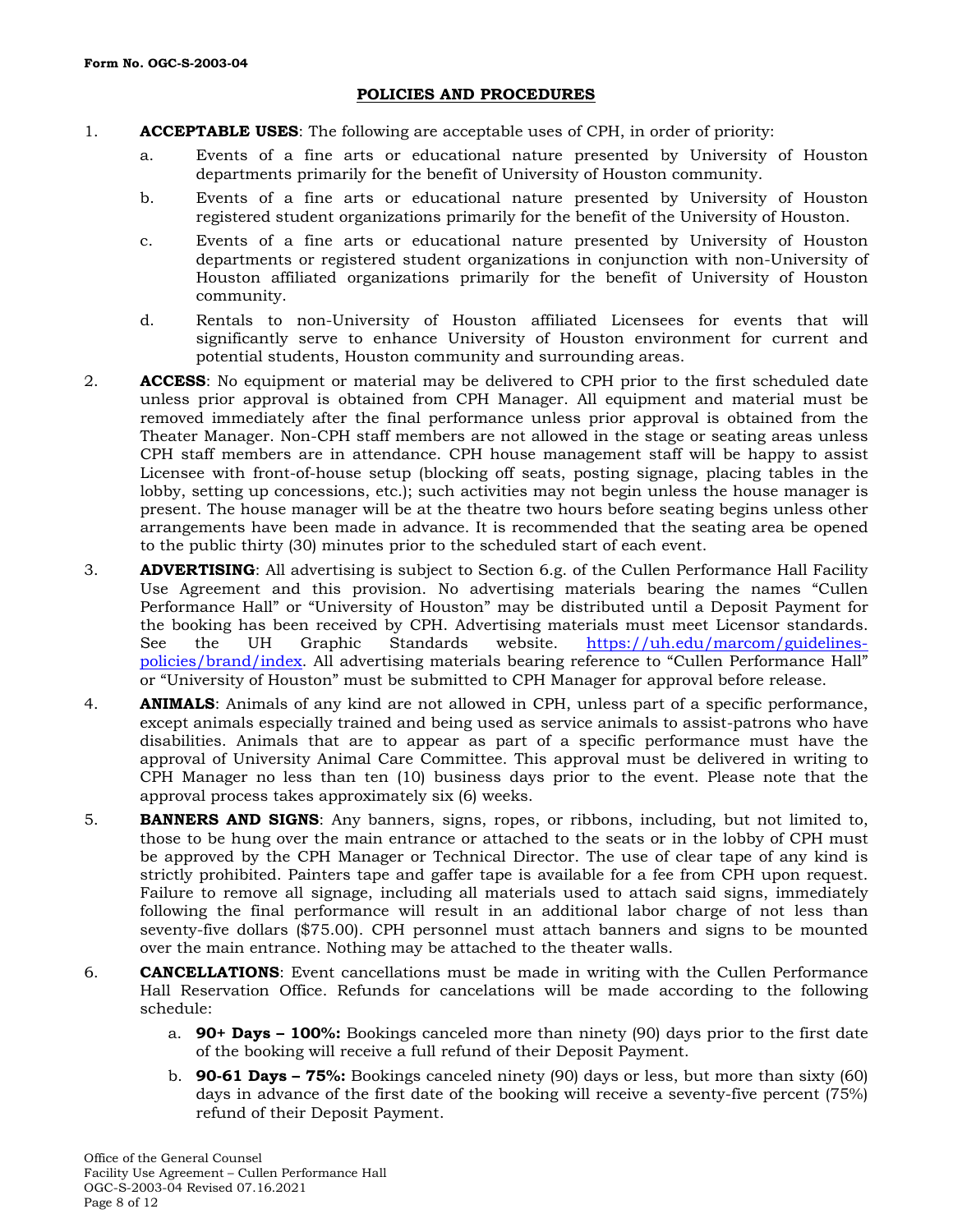- c. **60-31 Days – 50%**: Bookings canceled sixty (60) days of less, but more than thirty (30) days in advance of the first date of the booking will receive a fifty percent (50%) refund of their Deposit Payment.
- d. **30 or Less Days – 0%:** Bookings canceled thirty (30) days or less in advance of the first date of the booking the Deposit Payment will be forfeited.
- e. If for any reason CPH is unable to honor the dates, a full refund of all payments will be made to Licensee.
- f. See Section 21 of these policies for the definition of the Deposit Payment.
- 7. **CAPACITY**: The seating capacity of CPH is 1547. The capacity is increased to 1612 if the Orchestra Pit is utilized for seating.
	- a. **Standing Room:** No standing room tickets may be sold or distributed.
	- b. **Accessible Seating:** Accessible seating may not be sold to patrons who do not require this type of seating unless all other seats have been sold (please see Section 14 "Accessible Seating" for specifics).
	- c. **House Seats:** Venue reserves the right to hold up to ten (10) seats.
	- d. **Balcony & Orchestra Pit:** Licensees must notify the CPH in advance if the balcony and/or orchestra pit are to be used.
	- e. **Access Control System:** CPH Management reserves the right to require the use of an access control system for entry into the facility. This system can come in the form of tickets, wrist bands, passes, hand stamps, and electronic methods (collectively referred to as 'tickets' for the purpose of this policy).
		- i. All ticketing is through the contracted ticketing software company.
		- ii. Tickets follow the section name, row letter, and seat number convention indicated on the CPH seating chart later in these policies.
		- iii. At the completion of the booking an itemized account of all tickets sold will be presented to Licensee. This itemization will include the number of tickets sold for each price group.
		- iv. CPH Management reserves the right to apply a per ticket facility surcharge on all ticket sales according to the current schedule of fees.
- 8. **RIDER REQUIREMENTS**: Licensee must submit copies of all riders to CPH Manager not later than four (4) weeks before the event. These are required for informational purposes only in order to evaluate contractual requirements as they relate to CPH facilities and Licensor policies.
- 9. **SPONSORSHIPS**: Licensees may qualify for the University rate if it meets all of the following requirements:
	- a. Licensee is sponsored by a University of Houston administrative, academic, or student unit, not an individual. Student organizations must be registered with the Center for Student Involvement
	- b. Booking must be in keeping with the sponsoring University of Houston unit's stated purpose and with the overall mission of University of Houston.
	- c. Sponsoring University of Houston unit(s) must participate in the booking to a significant degree, monitor its progress, and take overall responsibility for its success and policy compliance.
	- d. Sponsoring unit must have a representative present for each day of the booking from the first call to the last call of the day. The representative must have appropriate authority from within the sponsoring unit to make decisions concerning the booking, including fees.
	- e. The Licensee must offer tickets to University of Houston students at a significantly reduced rate.

Bookings that have been setup as a sponsorship but are later found not to be a sponsorship will be charged the standard rate on all charges for the booking. Additionally, the sponsoring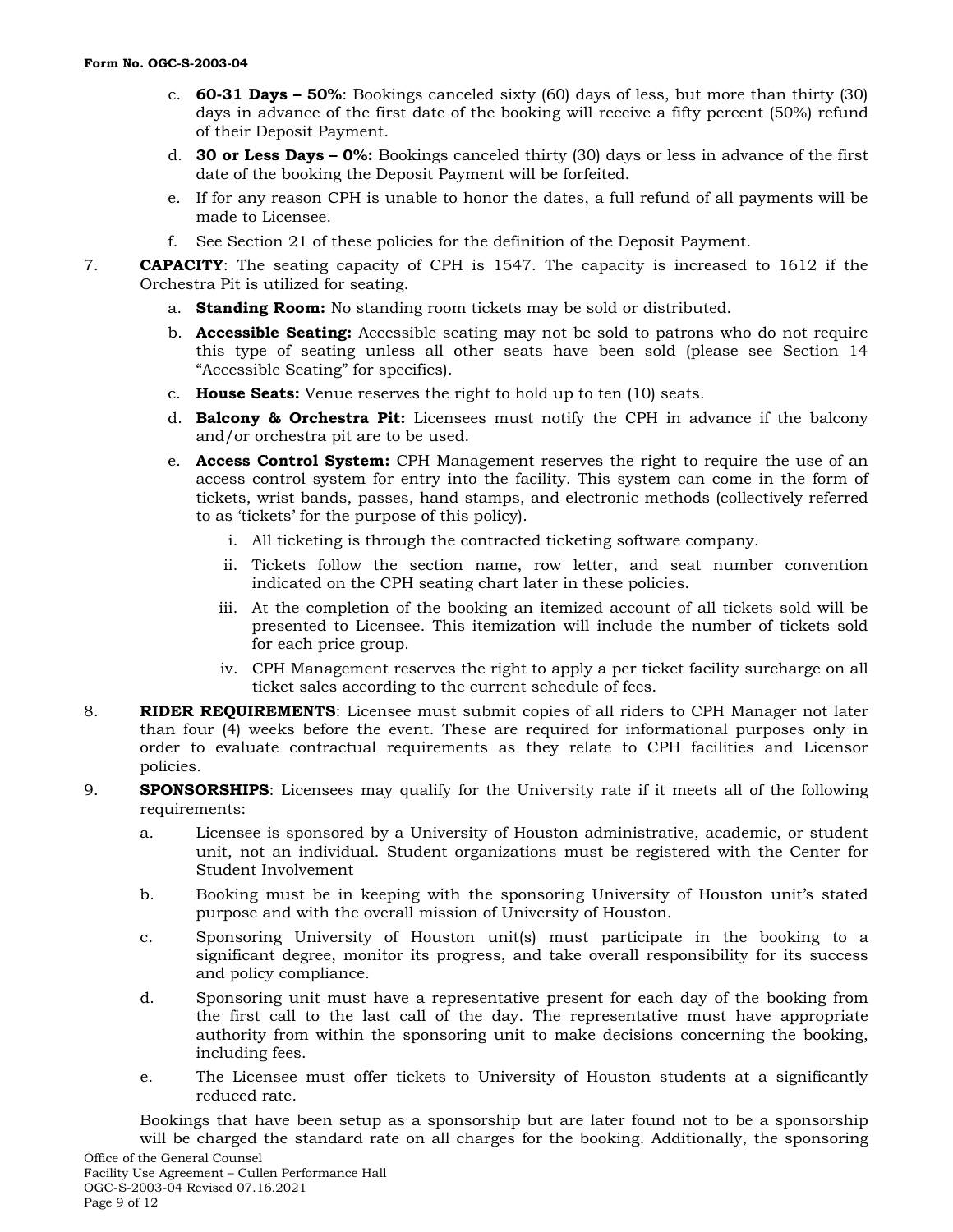unit will be barred from sponsoring future bookings at Cullen Performance Hall for a period of twelve (12) months from the last date of the booking where the violation occurred. Failure of a booking to meet any of the above requirements (a-f) will also result in the standard rate being applied to all charges for the booking.

- 10. **DAMAGES**: Licensee is financially liable for all damages including, but not limited to, damages to persons, patrons, facilities, or equipment.
- 11. **DRESSING ROOMS**: Licensor and the management of CPH are not liable for items left in dressing rooms. Dressing rooms must be completely cleared of production materials immediately following the final performance.
- 12. **FIRE AND RADIATION**: Any performance calling for the use of fire or radiation (laser or ionizing device) onstage or offstage must be approved by CPH Manager, in consultation with University Safety and Risk Management Department, no fewer than seven (7) business days before the scheduled arrival time. All applicable City of Houston and/or State of Texas permits must be obtained.

## 13. **FOOD, BEVERAGES AND ALCOHOL**:

Licensor, either directly or through its designated concessionaire, retains the sole right to sell food, beverages and alcohol.

- 14. **ACCESSIBLE SEATING**: Seating for patrons who require accessible seating is available in the rear of the house. Additional policies for accessible seating are as follows:
	- a. Accessible seating may not be sold to patrons who do not require this type of seating unless all other seats have been sold.
	- b. Wheelchairs or other apparatuses will not be allowed to block fire exits or aisles.
	- c. Presenters are required to provide space at no charge for animals specially trained for patrons who require the assistance of service animals.
	- d. Accessible seating in the front of the house will be made available contingent upon request after sufficient notice has been given.
	- e. Licensee agrees to abide by and conform to the Americans with Disabilities Act. Licensee shall be responsible for ensuring that all services for individuals with disabilities as outlined in this act are fulfilled in regard to the Event(s) defined herein.
	- f. Licensees must make accessible seating available at a price not higher than that of the lowest-priced ticket available to patrons who do not require accessible seating.
	- g. Licensee, at Licensee's cost, shall provide any special equipment or personnel required to accommodate a person who has a disability and requests accommodations in a timely manner.
- 15. **INAPPROPRIATE BEHAVIOR**: Inappropriate behavior on the part of Licensee, performers, and/or audience may result in the cancellation or cessation of the event at the discretion of CPH Manager, or his/her designee. Inappropriate behavior includes, but is not limited to, the following:
	- a. The obstruction of aisles, exits, doorways, stairwells, or passageways.
	- b. Willful destruction of and/or damage to Licensor facilities, property, or equipment.
	- c. Failure to abide by any of the rules, procedures, or policies stipulated in this contract.
	- d. Perceived danger to staff, patrons, or performers.
	- e. The booking running one (1) hour past the scheduled event time.
- 16. **INFORMATION**: A packet of technical information about CPH, including equipment inventories, medical care, food, and lodging are available from CPH or online at [http://www.uh.edu/cph.](http://www.uh.edu/cph)
- 17. **MERCHANDISING**: No merchandise may be sold without prior consent being obtained from CPH Manager. Additional policies for merchandising are as follows: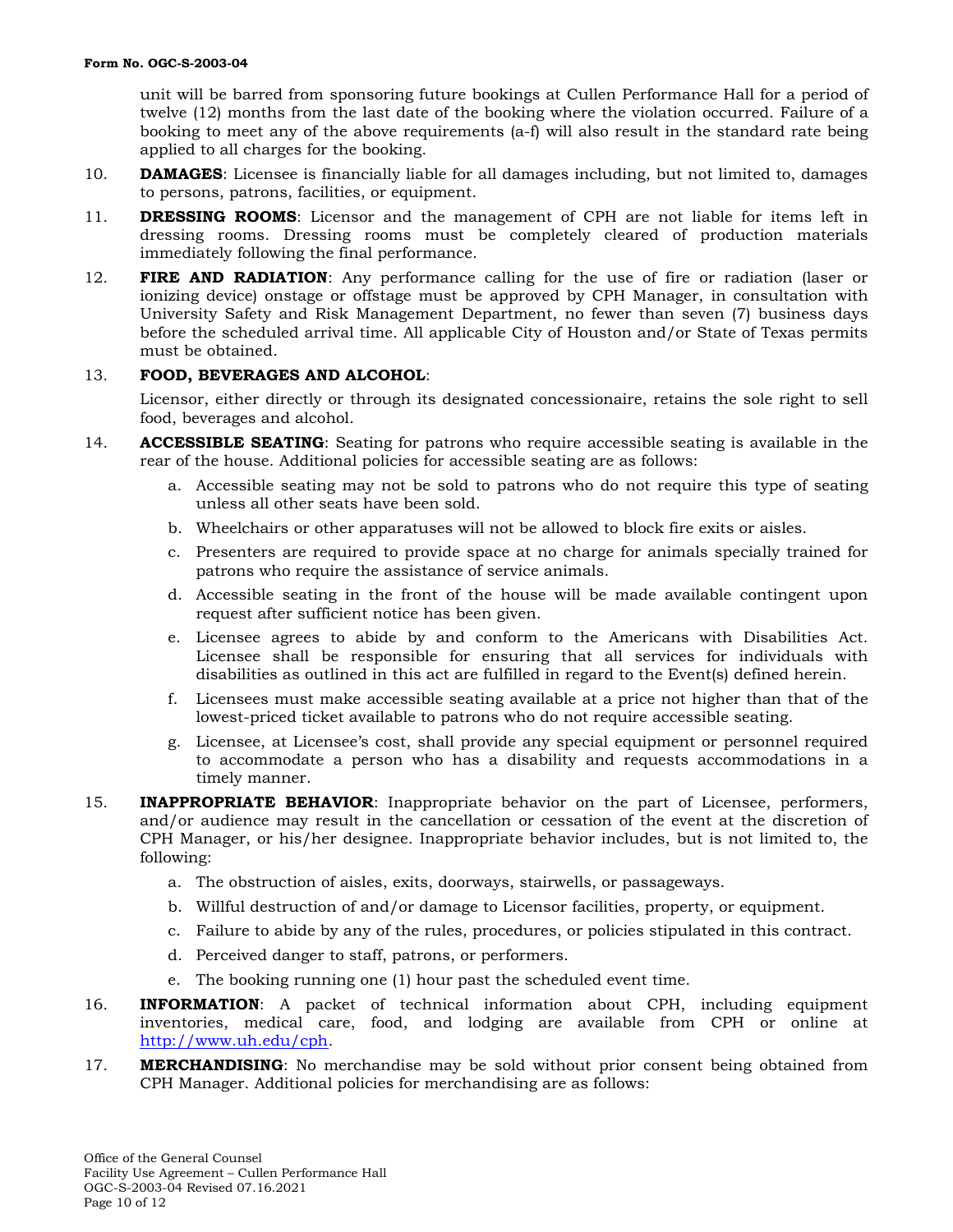- a. Merchandising will for the purpose of this policy be defined as items patrons my purchase during the booking and take home with them. Merchandising does not include food and/or beverage items.
- b. CPH reserves the right to charge a fee of twenty percent (20%) of the proceeds from all merchandise sold on the premises, after the deduction of taxes and sales staffing costs.
- 18. **PERSONNEL**: All bookings in CPH have a minimum staffing level. Licensor retains the right to determine the appropriate number of personnel necessary to properly serve and protect the public. All personnel provided by the Licensor shall remain employees or subcontractors of the Licensor and will be under the direct supervision of the Licensor's staff. CPH Reserves the right to require CPH Ushers during rehearsal days.
	- a. The minimum shift for all personnel is four (4) hours.
	- b. CPH personnel, or an approved contractor, must operate all CPH equipment.
	- c. Licensee is responsible for reimbursing Licensor for use of CPH personnel and contracted personnel (see attached fee schedule).
	- d. CPH staff members are unable to accept financial or in-kind gratuities.
	- e. When CPH personnel are required to work longer than five (5) hours without a one (1) hour meal break, Licensee will be liable for additional compensation as follows:
		- i. Licensee may pay CPH front of house personnel time-and-a-half, and CPH stagehands double-time, until they are given a one (1) hour break.
		- ii. Licensee may give CPH personnel a thirty (30) minutes break for which they will be paid and the Licensee will be charged a set fee for the meal.
		- iii. The choice of i or ii above rests entirely with Licensee.
	- f. No activities may occur in the theater while CPH stagehands are on break. Breaks cannot be taken while the audience is present.
	- g. The pay rate will be 1.5 times the prevailing rate for any hours worked in excess of eight hours within a twenty-four (24) hour period. In addition, the stagehand rate will be 1.5 times the prevailing rate for any hours worked on Sundays and 2 times the prevailing rate for hours worked between the hours of 12:00 AM and 8:00 AM.

Licensee must contact CPH at least ten (10) business days prior to the first scheduled booking date to confirm booking needs and times. Changes in staffing levels or schedules cannot be made less than five (5) working days before a booking.

Regarding Ushers, CPH requires at least one (1) CPH Usher per one hundred and twenty-five (125) audience members, with a minimum of eight (8) CPH Ushers. The minimum number of CPH Ushers required to cover all entrances to the Orchestra level is eight (8). The minimum number of CPH Ushers required to cover all entrances to the Orchestra and Balcony levels is twelve (12). This minimum number of CPH Ushers required to cover all entrances to the Orchestra, Balcony and Pit levels is fourteen (14). CPH reserves the right to require additional CPH Ushers based on the ticketing method used or other needs as determined by CPH. CPH Ushers are covered by the same policies concerning meals and overtime as the other CPH staff members. The minimum shift for CPH Ushers is four (4) hours. Please see CPH Manager at least ten (10) business days prior to your event concerning your booking needs.

- 19. **PARKING**: Event attendees and personnel are encouraged to use the Welcome Center Parking Garage located at the intersection of UH University Drive and Calhoun Rd. Current rates can be found at https://uh.edu/af-university-services/parking/parking-oncampus/visitor/rates.php. Additional policies concerning parking are as follows:
	- a. Arrangements for the unloading and parking of Licensee's trucks and buses must be made with CPH Manager not fewer than ten (10) business days before the scheduled arrival time.
	- b. Licensor personnel whose cars are displaced for truck or bus loading / unloading will be reimbursed by Licensee.
	- c. Buses used for the transportation of patrons will use E. Cullen Circle Drive to load and unload in front of Cullen Performance Hall. Additional University of Houston Police